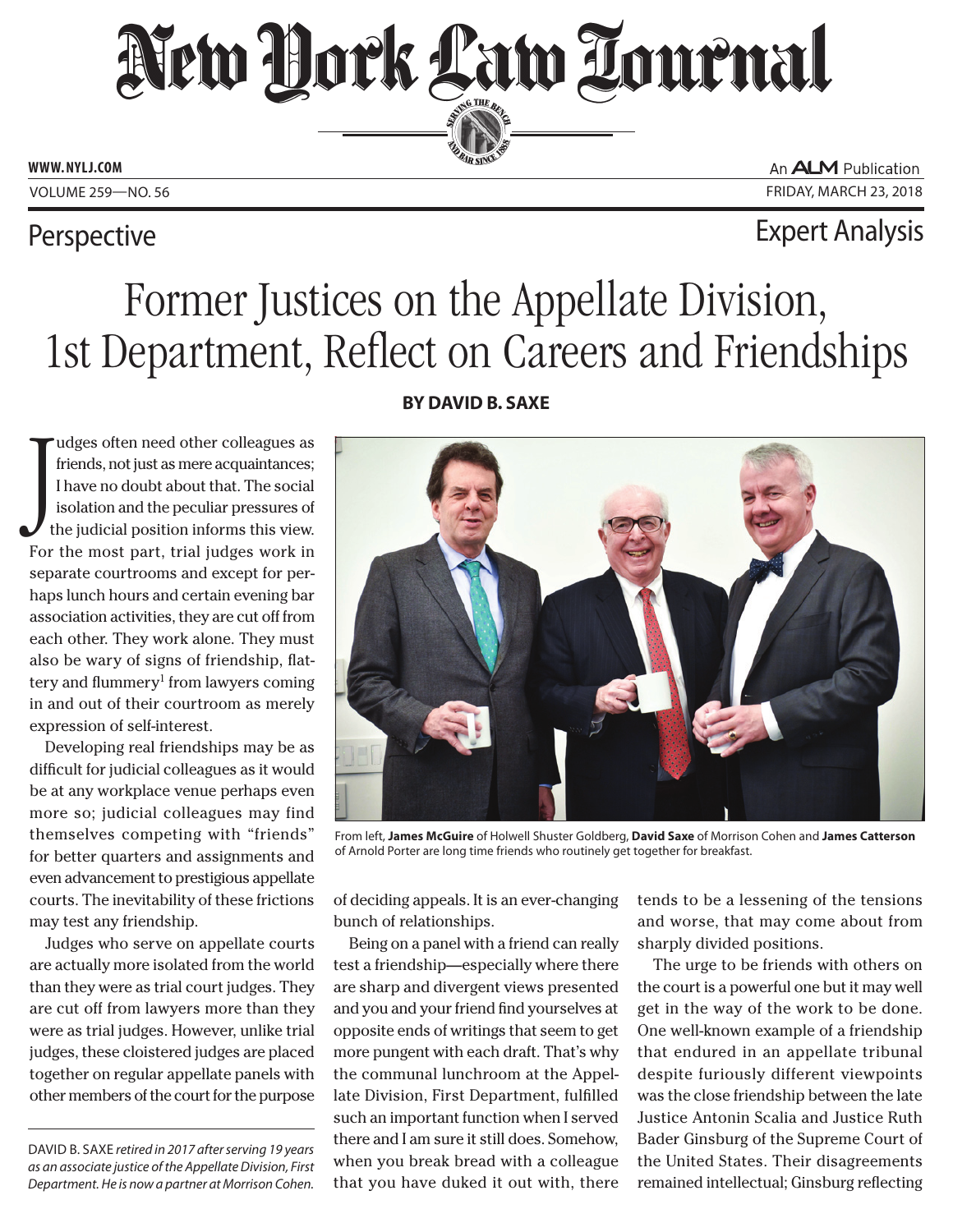on Scalia's passing said, "We were best buddies."

It is difficult to have close friends on the bench; you are more likely best described as colleagues.There are those who you may be drawn to; others not so much. Collegiality is vital however.<sup>2</sup> I believe that a high form of civility must be maintained. There will be from time-to-time an iciness that may develop from the sharp elbows of competing positions. Coolness can exist and be tolerated because generally, it will subside.

But professional discourtesies cannot be tolerated: ignored responses to circulated writings, talking over a colleague on the bench during oral argument or unanswered emails between colleagues fray the civility that make an appellate tribunal work so well. The present presiding justice at the Appellate Division, First Department, Rolando T. Acosta, is an especially embracing and well-respected individual who is well-positioned to prevent any problem in this area from gaining traction, festering or boiling over.

What I have noted are merely reflections and observations gleaned from my own life as a trial judge and later as an Appellate Division judge. I miss the relationships I developed with many of my colleagues there. I sometimes miss the life of an appellate judge—but less so as time goes by and I become more and more comfortable with my life as a lawyer at Morrison Cohen.

And, from time-to-time, I get together with some former colleagues; Jim Catterson and Jim McGuire, both lawyers in private practice now—Catterson at Arnold & Porter Kaye Scholer and McGuire at Holwell Shuster & Goldberg. We occasionally have a meal or a drink—talk of our past court experiences, perhaps spin an anecdote about some case past or some humorous moment on the bench, analyze current court personnel and talk about matters involving our families—the stuff that friends talk about.

*Editor's Note: The New York Law Journal asked if these former colleagues and* 

■

*friends would welcome an intrusion into a recent get-together and they were happy to share some of their thoughts about things past and present at the Appellate Division, First Department.* 

#### **Q: What motivated you to become a judge in the first place?**

**Jim Catterson:** Public service has been a family calling for a couple of generations, and I have been in public service most of my career; a litigator for all of my time as a lawyer. I was weaned on politics (another family business) and when the opportunity to run for Supreme Court presented itself, it seemed like the next step for a courtroom lawyer.

**Jim McGuire:** A passion for the law and public service. The prospect of serving in the judicial branch was particularly attractive because I had acquired considerable experience in the executive branch and in the legislative process as an assistant district attorney and chief counsel to the governor.

**David B. Saxe:** Starting out on my career, I taught law and practiced law but found something lacking in each for me. But I saw a judicial career as combining the best of each—enough of the academic and enough of the practical. I was right!

#### **Q: Do you miss being a judge? What aspect do you miss the most? Were there aspects of judging that you didn't enjoy?**

**Catterson:** Although I miss my former colleagues dearly, I can't say that I miss the bench. The work was always challenging, but the isolation from the profession that one experiences at the Appellate Division makes life somewhat monastic. The give and take with lawyers at oral argument was very fulfilling. The relentless pace of cases was difficult.

**McGuire:** I don't miss being a judge, but that reflects no dissatisfaction about having been a judge. And at all times

since I have left the bench I have continued to do what I loved most about being a judge: thinking and writing about complex legal issues. In addition, I was surprised to realize how much I enjoyed the people side of the practice of law. All that said, it is lovely to be your own boss.

**Saxe:** I miss being a judge—especially being on the Appellate Division, First Department. As much as I enjoy my work at Morrison Cohen, my time at the Appellate Division was a dream job—the best law job around. I miss the excitement of cracking open the briefs on an appeal just brought up to chambers on a matter of first impression. I didn't enjoy dull run-of-the-mill cases but slogged through them anyway.

#### **Q: Are there any highlights in your judicial career that come to mind?**

**Catterson:** My former and current colleagues have teased me for my penchant for "legal archaeology." The opportunity to combine history with law culminated my discourse on the right of sepulcher in *Melfi v. Mount Sinai Hospital.* It was, perhaps, a fitting eulogy for the decedent playwright Leonard Melfi, and one of my favorite cases.

**McGuire:** I wrote so many decisions on issues that fascinated me that I can't single out any cases in particular. But the highlight was the day I first sat on a panel of the First Department, figuratively pinching myself at the notion that I had been so fortunate.

**Saxe:** I remember an important and controversial case I wrote as a trial judge around 1987—*Seawald v. City of New York* dealing with an important constitutional issue involving "takings." The Appellate Division, First Department, reversed me 5-0 in what I thought was a rather nasty decision written by then-Associate Justice David Ross. But then the case went up to the Court of Appeals and in a 5-2 decision written by Judge Joseph Bellacosa, the Appellate